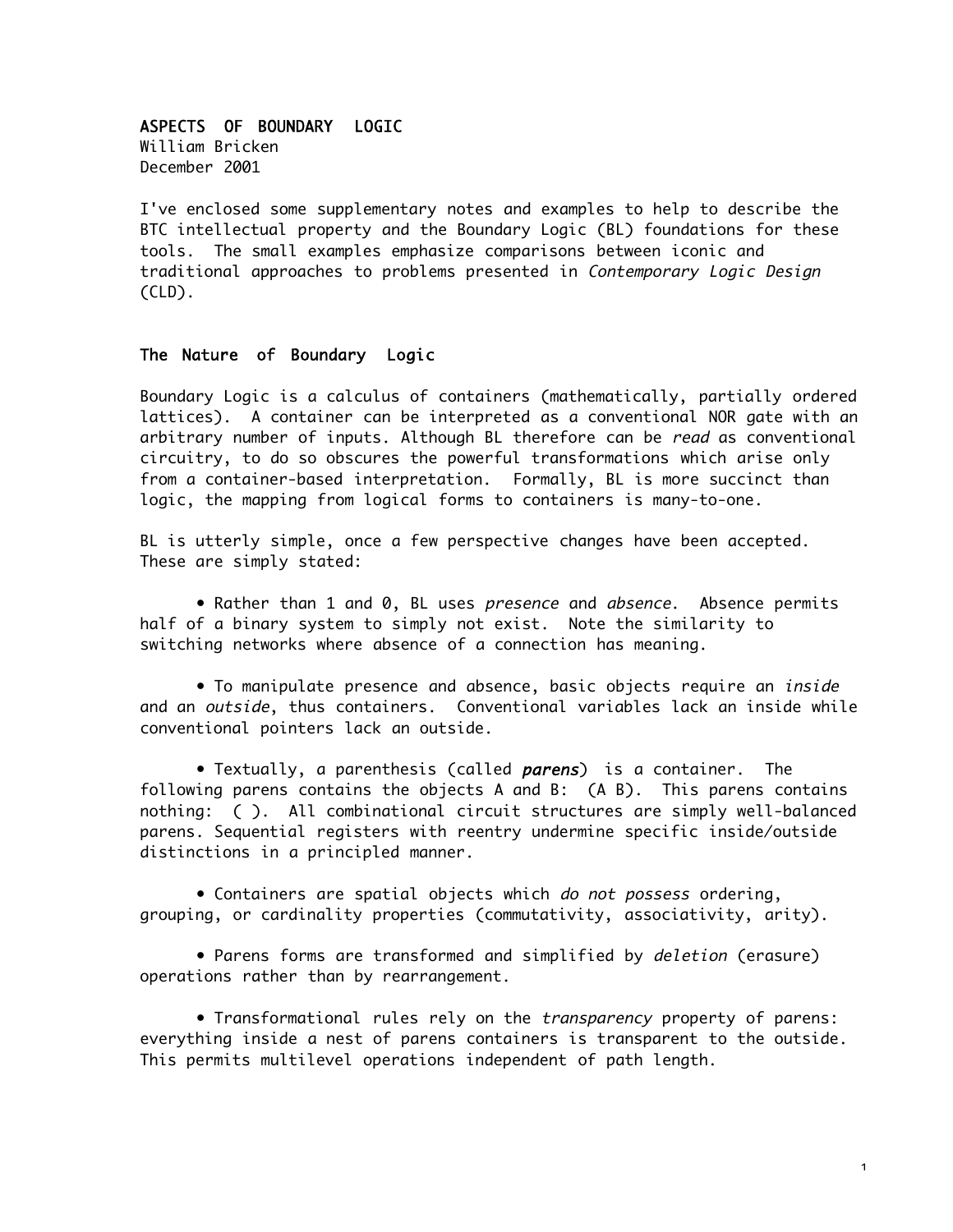Note that nesting of parens is equivalent to multiple levels of logic. In general, well-formed parens are trees which are graphs, so that the parens form is also a succinct representation of a logic graph or network.

#### The Map from Parens to Gates

NOR is containment:

 $NOR[a, b, c]$  (a b c)

From the single mapping of NOR to parens, the parens form of other simple gates is easily deduced. The NOR of a single argument is NOT:

 $NOT[a]$  (a)

The NOR of no arguments is TRUE:

TRUE ( )

Since a parens negates its inside, the TRUE empty parens is the negation of nothing. That is, FALSE has no representation, it is absence:

FALSE

OR is sharing space:

 $OR[a, b, c]$  a b c

In BL, forms are *disjoint* in that space provides no connective or relational structure. Sharing space is defined solely as being the contents of the same container. Forms sharing the same space can be processed in parallel. Finally, AND is formed by containing a space and every object within that space:

 $AND[a, b, c]$  ((a)(b)(c))

Therefore any combinational form can be expressed as a well-formed parens form. It is illustrative to transform DeMorgan into parens notation:

 $AND[a, b] = NOT[OR[NOT[a], NOT[b]$ 

$$
((a)(b)) = ((a)(b))
$$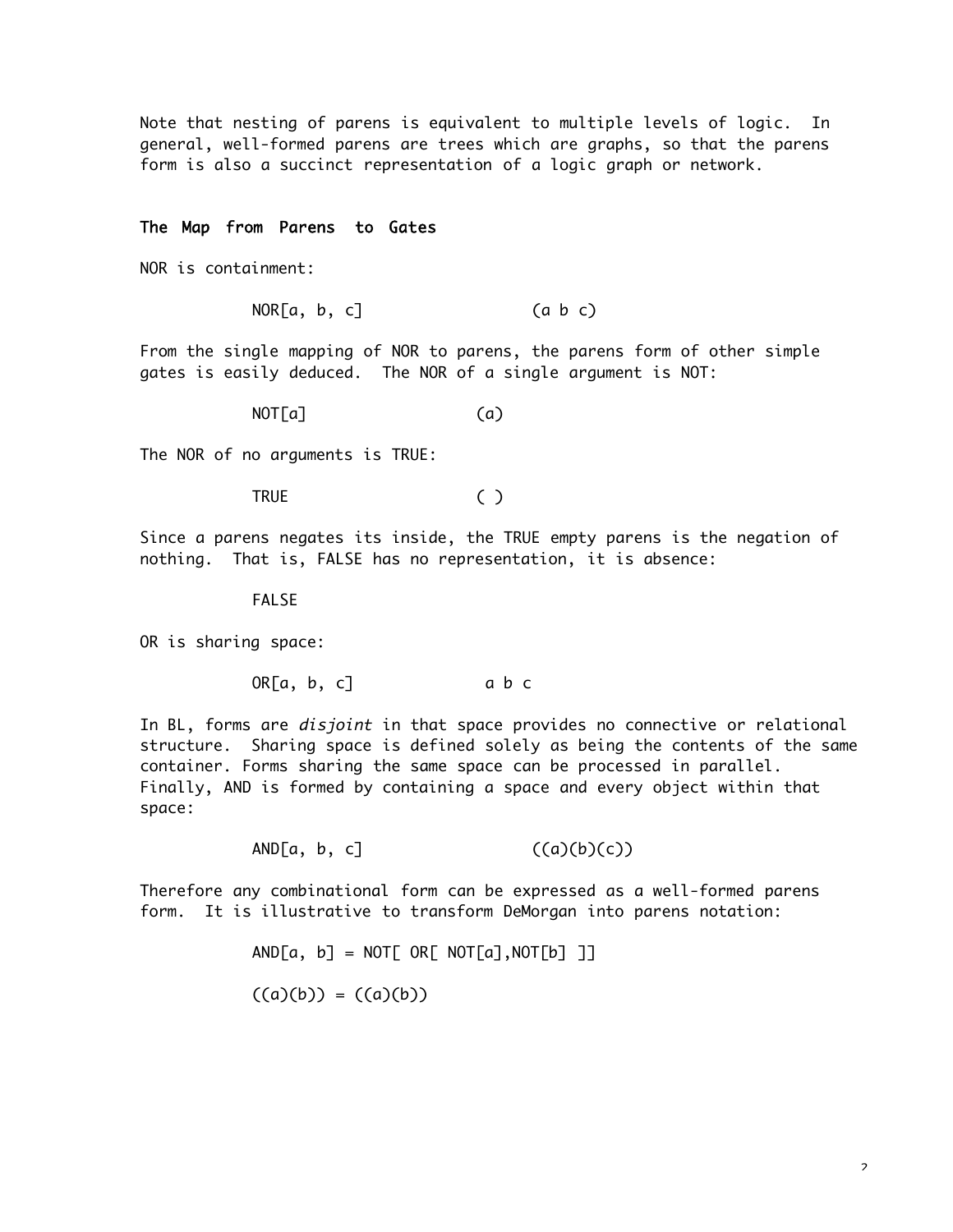| XNOR[a,b]                  | $(a \ b) ((a)(b))$                                                                                          |
|----------------------------|-------------------------------------------------------------------------------------------------------------|
| $2/3$ MAJORITY $[a, b, c]$ | $((a\ b)(a\ c)(b\ c))$                                                                                      |
| $HALF-ADDER[a,b]$          | Sum = $((a \ b) ((a)(b)))$<br>$Carry = ((a)(b))$                                                            |
| $FULL-ADDER[a,b,ci]$       | Sum = $(\text{hsum ci}) (\text{hsum})(ci))$<br>$Carry = ((a)(b)) ((hsum)(ci))$<br>hsum = $((a b) ((a)(b)))$ |

BL is an algebraic system, function composition is achieved by substitution. Concepts such as "don't cares", incomplete specification, and Boolean cubes are irrelevant to the algebraic process. I'll return to the full-adder after introducing the transformation rules.

All of the mechanism for two-level and multilevel Boolean simplification reduces to three deletion equations:

| $(A ( )) = <$ void>     |       | Occlusion  |
|-------------------------|-------|------------|
| ((A))                   | $= A$ | Involution |
| $A \{A \ B\} = A \{B\}$ |       | Pervasion  |

Capital letters refer to any form regardless of complexity. Each equation proceeds from left to right via deletion of structure. The curly braces in Pervasion convey the transparency rule, they stand in place of any intervening content at the same or a deeper level of nesting. Pervasion is thus a multilevel simplification rule, some examples:

> $a$   $(a b) = a (b)$  $a (b (c (a d))) = a (b (c (d)))$  $(a \ b)$  (c (d (e  $(a \ b))$ ) =  $(a \ b)$  (c  $(d (e)))$

For illustration, here is the BL approach to a Boolean simplification problem in CLD (2.13e, p.105). Spacing is used to emphasize which structures have been deleted: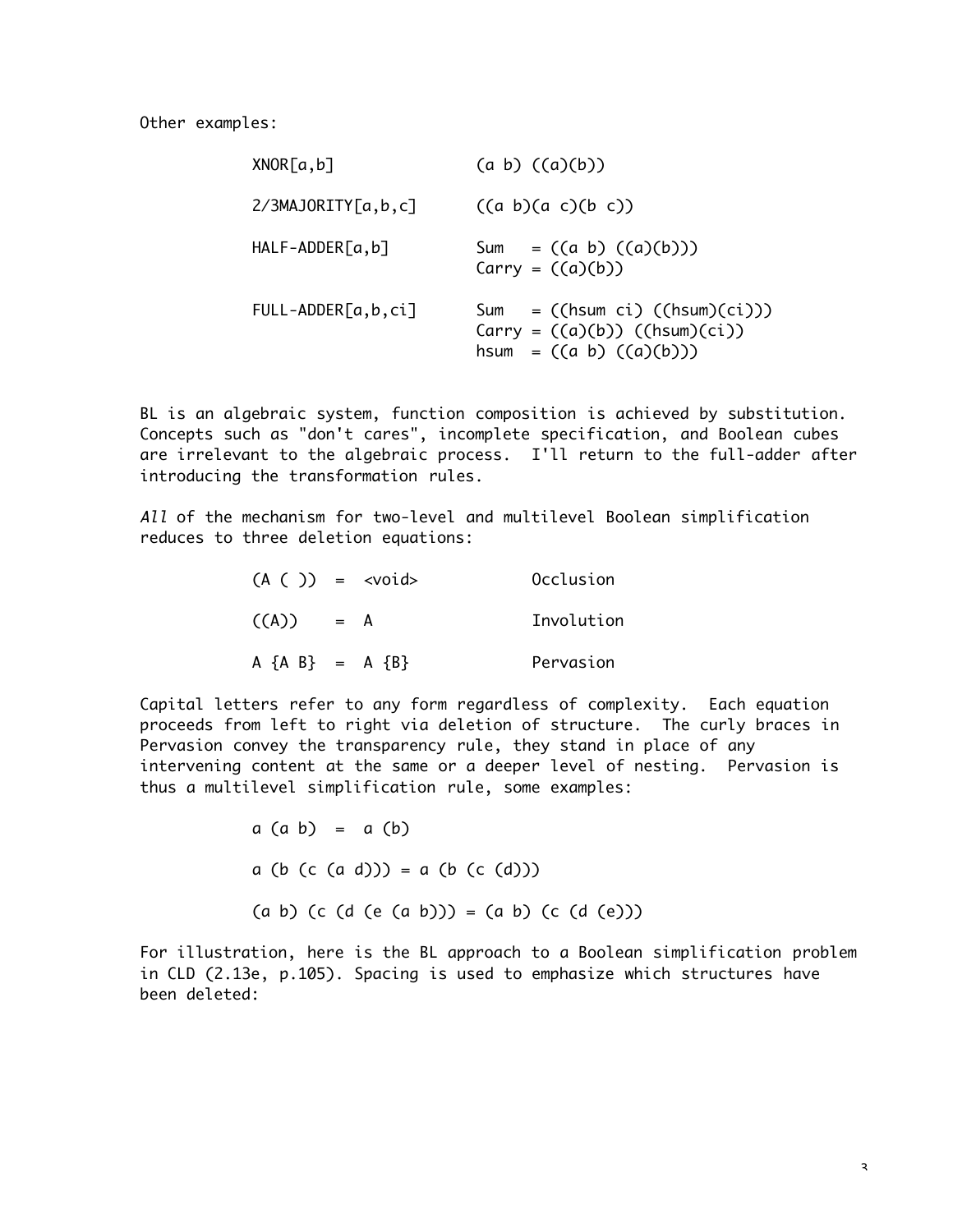| $f[w, x, y, z] = x + xyz + x'yz + x'y + wx + w'x$                                                                                                                                                                                        |                                          |             |  |                                                                                            |
|------------------------------------------------------------------------------------------------------------------------------------------------------------------------------------------------------------------------------------------|------------------------------------------|-------------|--|--------------------------------------------------------------------------------------------|
| x ((x)(y)(z)) (((x))(y)(z)) (((x))(y)) ((w)(x)) (((w))(x))<br>$x ((x)(y)(z)) (x (y)(z)) (x (y)) ((w)(x)) (w (x))$<br>$x (( ) (y)(z)) ( (y)(z)) ( (y)) ((w)( )) ( w ( ))$<br>$\mathsf{X}$<br>$\mathsf{X}$<br>$\mathsf{x}$<br>$\mathsf{x}$ | $(y)(z))$ ( (y))<br>(y)(z)<br>$(\ )(z))$ | У<br>У<br>v |  | Transcribe<br>Involution<br>Pervasion<br>Occlusion<br>Involution<br>Pervasion<br>Occlusion |
| $f = x + y$                                                                                                                                                                                                                              |                                          |             |  | Transcribe                                                                                 |

Figure I and Figure II provide circuit schematic views of two BL multilevel simplification steps. Each schematic identifies a generic pattern and a deletion of wires and/or gates which maintains functional equivalence. Note that a schematic which maps to a parens representation consists only of NOR gates. Unused pins in each schematic represent arbitrary inputs.

Returning to the full-adder,

Sum =  $(\text{hsum ci}) (\text{hsum})(ci))$  $Carry = ((a)(b)) ((hsum)(ci))$ hsum =  $((a \ b) ((a)(b)))$ 

I'll first substitute the form of hsum for the label "hsum", then reduce the resulting form:

| Sum = $(((a\ b)\ ((a)(b)))$ ci) $(((a\ b)\ ((a)(b))))(ci)))$<br>$(((a\ b)\ ((a)(b)))\ c1)$ ( $(a\ b)\ ((a)(b))\ (c1)))$ | Involution |
|-------------------------------------------------------------------------------------------------------------------------|------------|
| Carry = $((a)(b))$ $(((a b) ((a)(b)))(ci))$                                                                             |            |
| $((a)(b))$ ( $(a b) ((a)(b))$ (ci))                                                                                     | Involution |
| $((a)(b))$ $(a b)$<br>(ci))                                                                                             | Pervasion  |

## Graph Form

To achieve network structure sharing and technology mapping, a slightly more elaborate notation allows labels to be associated with any parens form. Lists keep track of i/o and internal components. The list delimiters are square brackets to avoid confusion with BL parens. The graph form permits decomposition and rearrangement of a logic network into nodes identified solely by parens shapes. As an example, the above form of the full-adder is shown first, then successive decompositions are illustrated.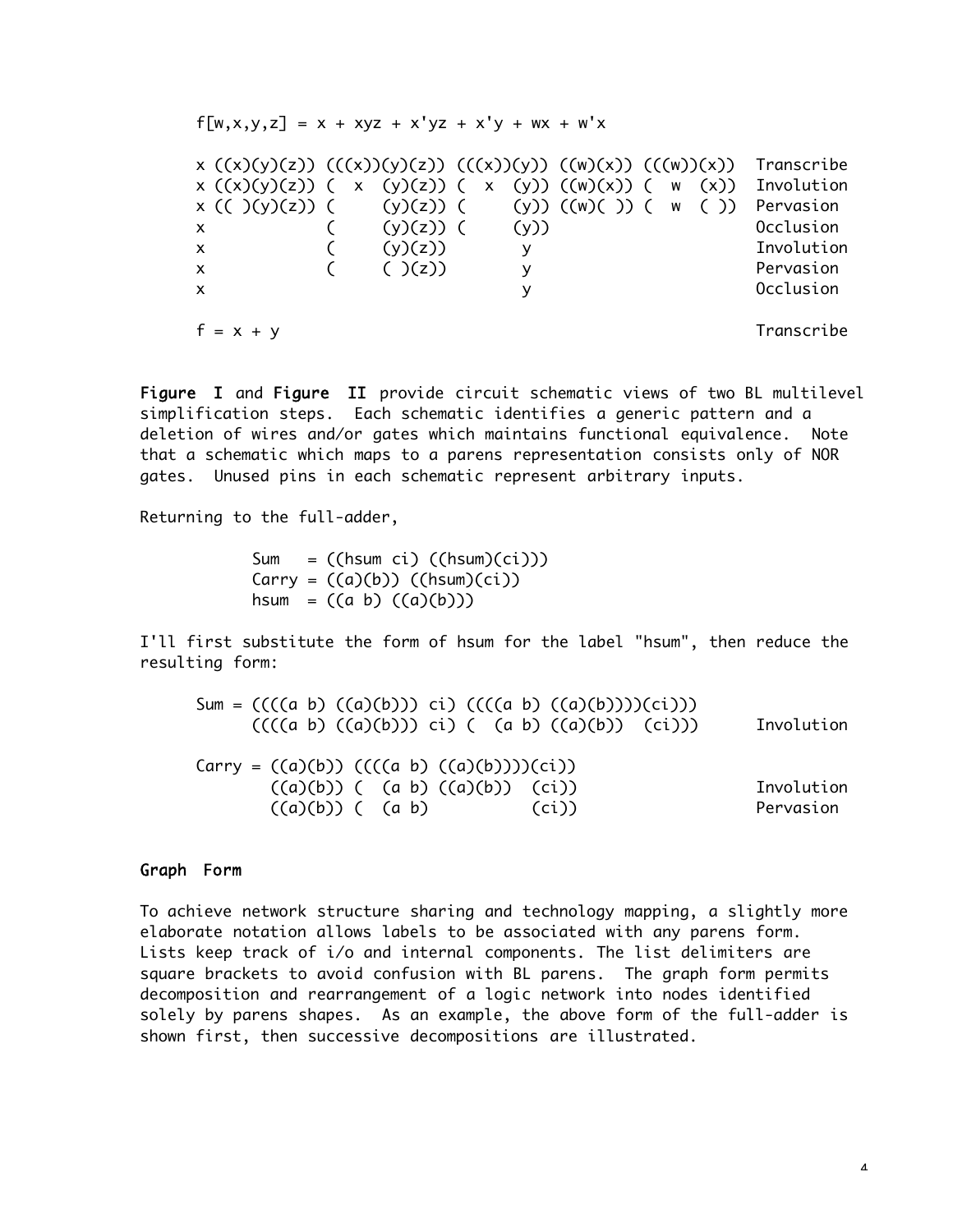| [full-adder1 [[in1 a][in2 b][in3 ci]] [[sum 1][carry 2]]                     |  |  |  |  |  |
|------------------------------------------------------------------------------|--|--|--|--|--|
| $\lceil [1 \quad (((a \ b) \ ((a)(b))) \ ci) \ ((a \ b) \ ((a)(b)) \ (ci)))$ |  |  |  |  |  |
| [2 $((a)(b))$ $((a b)(ci))$                                                  |  |  |  |  |  |

Identifying and separately labeling repetitive parens patterns achieves structure sharing:

|                                                    | $[full-adder2$ $[$ [in1 a][in2 b][in3 ci]] $[$ [sum 1][carry 2]] |  |  |
|----------------------------------------------------|------------------------------------------------------------------|--|--|
| $\lceil 1 \rceil$ (((3 4) ci) (3 4 (ci)))          |                                                                  |  |  |
| $\begin{bmatrix} 2 & 4 & (3 & (ci)) \end{bmatrix}$ |                                                                  |  |  |
| $\begin{bmatrix} 3 & 6 \end{bmatrix}$              |                                                                  |  |  |
| $\begin{bmatrix}4 & (a)(b)\end{bmatrix}$           |                                                                  |  |  |

Separating inverters reduces the complexity of each node, and is equivalent to conventional bubble notation for gates:

|     | $[full-adder3 [[in1 a][in2 b][in3 ci]] [sum 1][carry 2]]$ |  |  |  |
|-----|-----------------------------------------------------------|--|--|--|
| ГГ1 | $((7 \text{ ci}) (5 \text{ 6}))$                          |  |  |  |
|     | 4(36)                                                     |  |  |  |
| ΓЗ  | $(a\;b)$                                                  |  |  |  |
| Г4  | ((a)(b))                                                  |  |  |  |
| Г5  | $\overline{3}$ 4                                          |  |  |  |
| Г6  | (ci)                                                      |  |  |  |
|     |                                                           |  |  |  |

The circuit is next technology mapped to simple 2-input gates by decomposing parens patterns:

| ГГ1 | (89)              |  |  |  | <b>NOR</b>     |
|-----|-------------------|--|--|--|----------------|
| ٢2  | 4 10              |  |  |  | 0 <sub>R</sub> |
| Г3  | $(a\ b)$          |  |  |  | <b>NOR</b>     |
| Г4  | ((a)(b))          |  |  |  | <b>AND</b>     |
| Г5  | 34                |  |  |  | 0R             |
| Г6  | (c <sub>i</sub> ) |  |  |  | NOT            |
|     | (5)               |  |  |  | NOT            |
| Г8  | (7 ci)            |  |  |  | <b>NOR</b>     |
| Г9  | 6)<br>(5          |  |  |  | <b>NOR</b>     |
| -10 | 6)                |  |  |  | <b>NOR</b>     |

Alternative mappings are visually apparent and are achieved by simple algebraic matching and substitution. The misII full-adder in Figure 3.22 of CLD has the following parens form in which the parens pattern of each MSU gate primitive is easily recognized: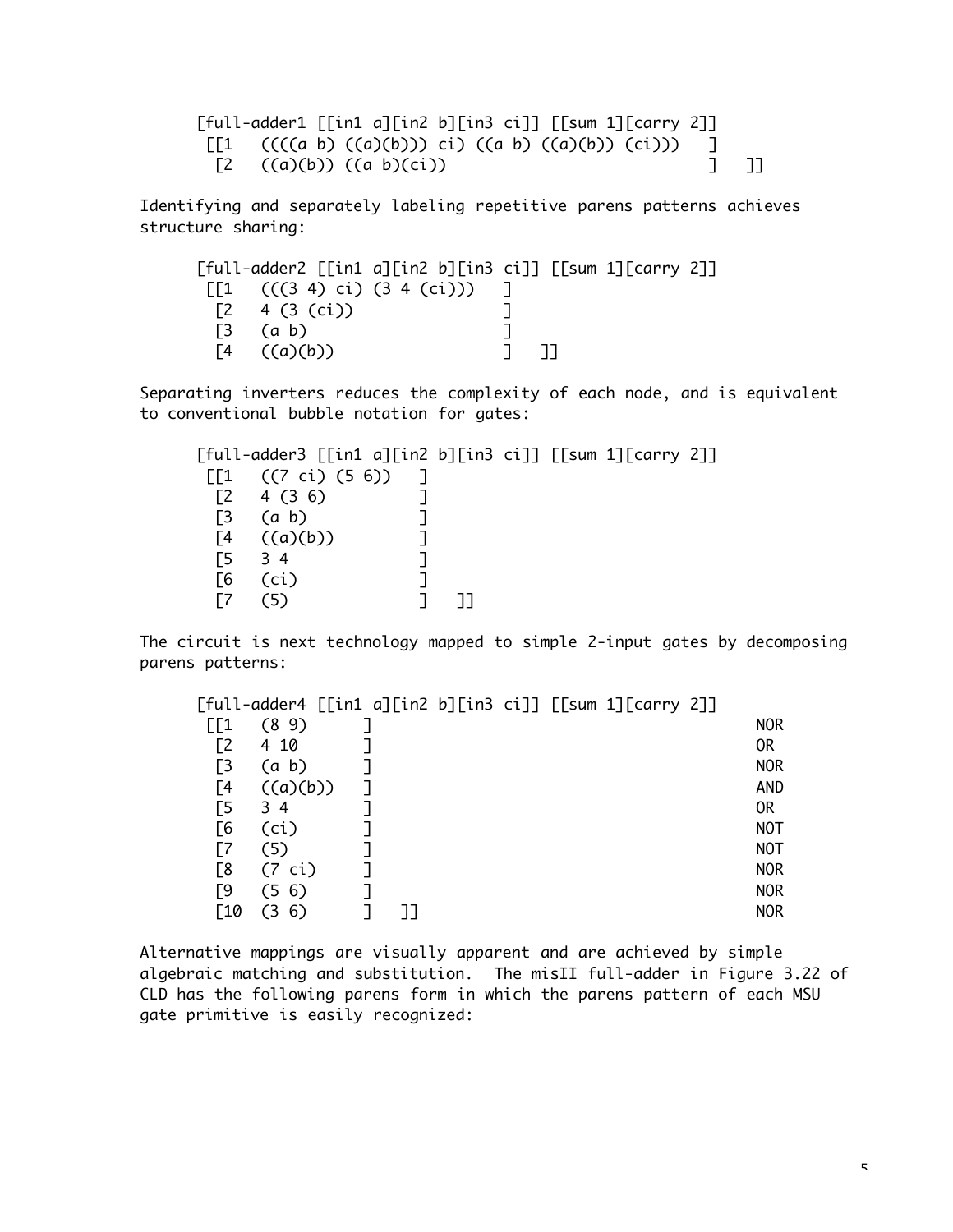|    | ((a 3) ((a)(3)))       |  |  | 2310 |
|----|------------------------|--|--|------|
|    | $((4))$ $((b)(ci))$    |  |  | 1890 |
|    | $((b\;ci)\;((b)(ci)))$ |  |  | 2310 |
| Г4 | $(a)$ $(b$ $ci)$       |  |  | 1890 |
|    | (b)                    |  |  | 1310 |
| Г6 | ์ci )                  |  |  | 1310 |

Surprisingly, all BL algorithms are low degree polynomial, basically sorting and pattern-matching. Yes, all interesting Boolean transformations are still intractable, however BL removes sufficient complexity that only rare pathological forms require the extra effort. The BTC algorithms produce world-class minimization without exponential processes. BL is a tractable multilevel calculus for Boolean minimization.

# Developed Hardware

We have developed several architectures which take advantage of BL forms. The computational mesh is essentially a ROM which can be wired for multilevel logic. The BILD architecture is dynamically reconfigurable, using FlashRAM cells for function specification and a small engine which evaluates the spatial configuration in memory. This architecture has fully predictable wiring and process delays. Parens functions expressed as bit-streams permit an extremely efficient single-pass simulator using standard CPUs. All architectures are blind to circuit structure and complexity, accommodating sequential as well as combinational forms.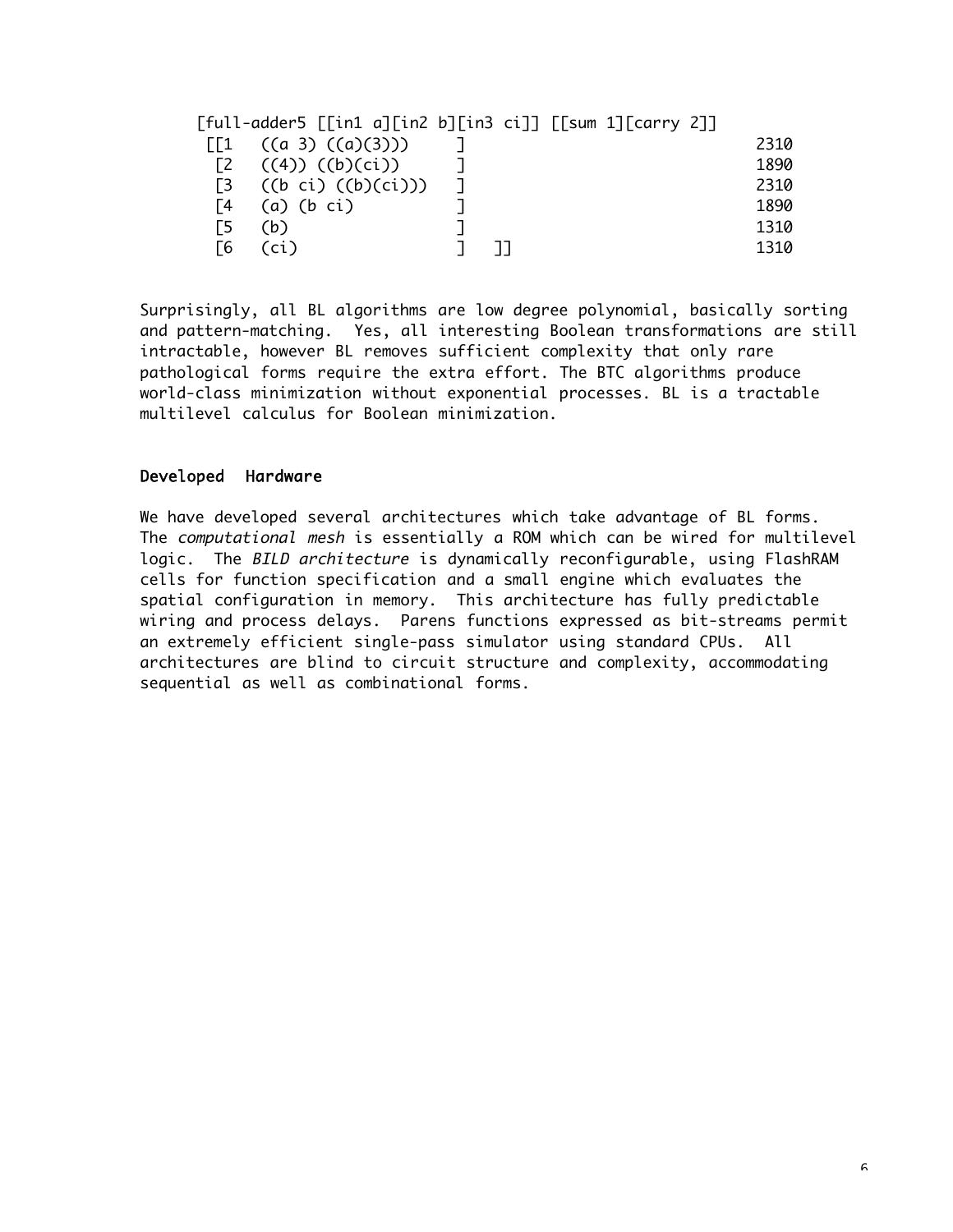

# BEFORE



AFTER